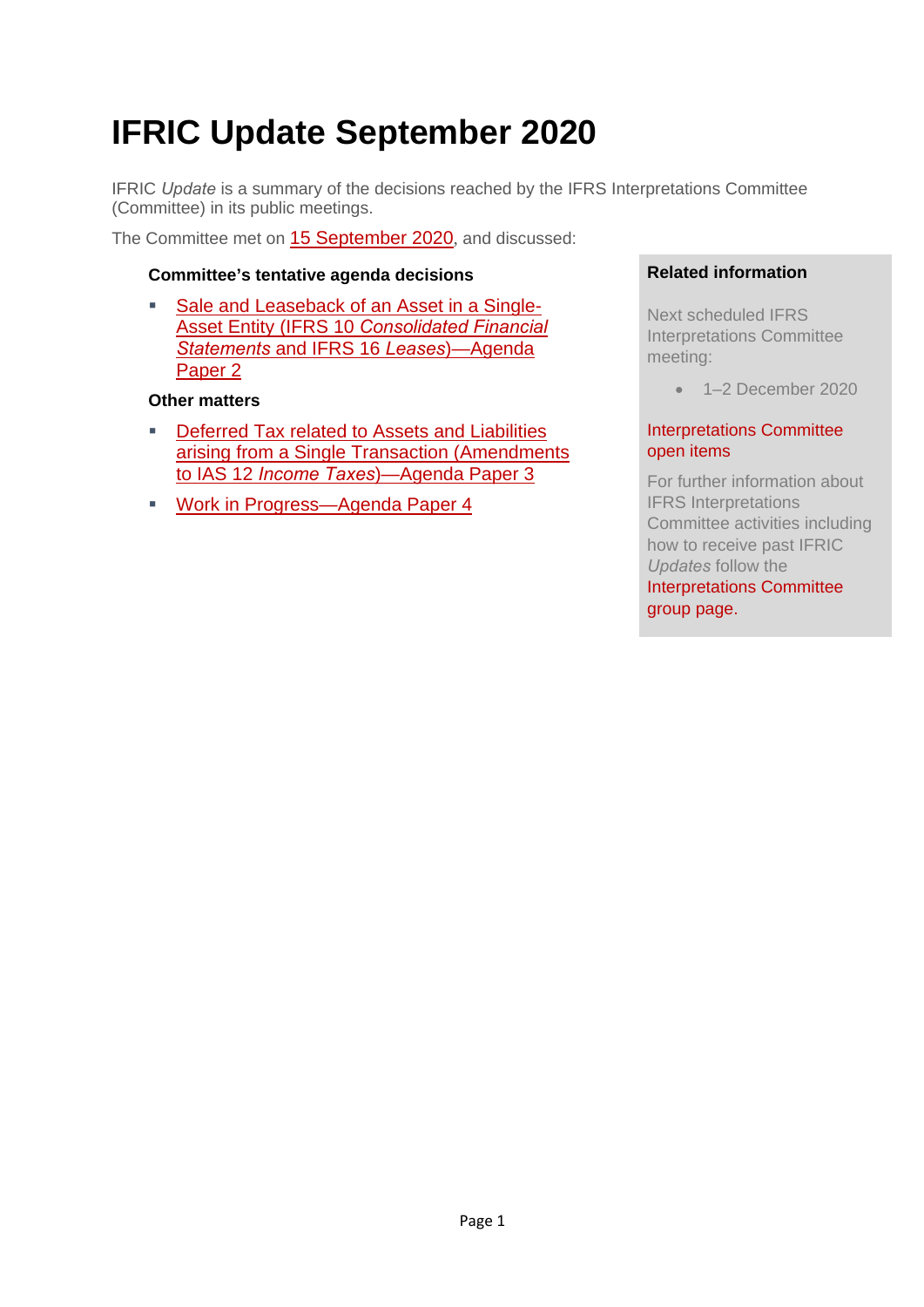## **Committee's tentative agenda decisions**

The Committee discussed the following matter and tentatively decided not to add a standardsetting project to the work plan. The Committee will reconsider this tentative decision, including the reasons for not adding a standard-setting project, at a future meeting. The Committee invites comments on the tentative agenda decision. Interested parties may submit comments on the open for comment page by 23 November 2020. All comments will be on the public record and posted on our website unless a responder requests confidentiality and we grant that request. We do not normally grant such requests unless they are supported by a good reason, for example, commercial confidence. The Committee will consider all comments received in writing by 23 November 2020; agenda papers analysing comments received will include analysis only of comments received by that date.

#### **Sale and Leaseback of an Asset in a Single-Asset Entity (IFRS 10** *Consolidated Financial Statements* **and IFRS 16** *Leases***)—Agenda Paper 2**

The Committee received a request about the applicability of the sale and leaseback requirements in IFRS 16 to a transaction in which an entity sells its equity interest in a subsidiary that holds one asset and leases that asset back. In the fact pattern described in the request:

- a. an entity owns 100% of the equity in a subsidiary;
- b. the subsidiary was established some time ago and holds only one asset (a building) and has no liabilities; and
- c. the building the subsidiary holds does not meet the definition of a business (as defined in IFRS 3 *Business Combinations*).

The entity enters into a transaction in which:

- a. it sells all its equity interest in the subsidiary to a third party and loses control of the subsidiary as a consequence;
- b. it enters into a contract to lease the building back. Payments for the lease are at market rates;
- c. the transfer of the building satisfies the requirements in IFRS 15 *Revenue from Contracts with Customers* to be accounted for as a sale of the building; and
- d. the sales price equals the fair value of the building at the date of the transaction and exceeds its carrying amount.

The request asked whether the entity in its consolidated financial statements applies the sale and leaseback requirements in IFRS 16 and therefore recognises only the amount of the gain that relates to the rights transferred to the third party.

Paragraph 98 of IFRS 16 states that 'if an entity (the seller-lessee) transfers an asset to another entity (the buyer-lessor) and leases that asset back from the buyer-lessor, both the seller-lessee and the buyer-lessor shall account for the transfer contract and the lease applying paragraphs 99– 103'.

In the transaction described in the request, the entity:

a. loses control of the subsidiary. Accordingly, the loss of control requirements in IFRS 10 apply to the transaction.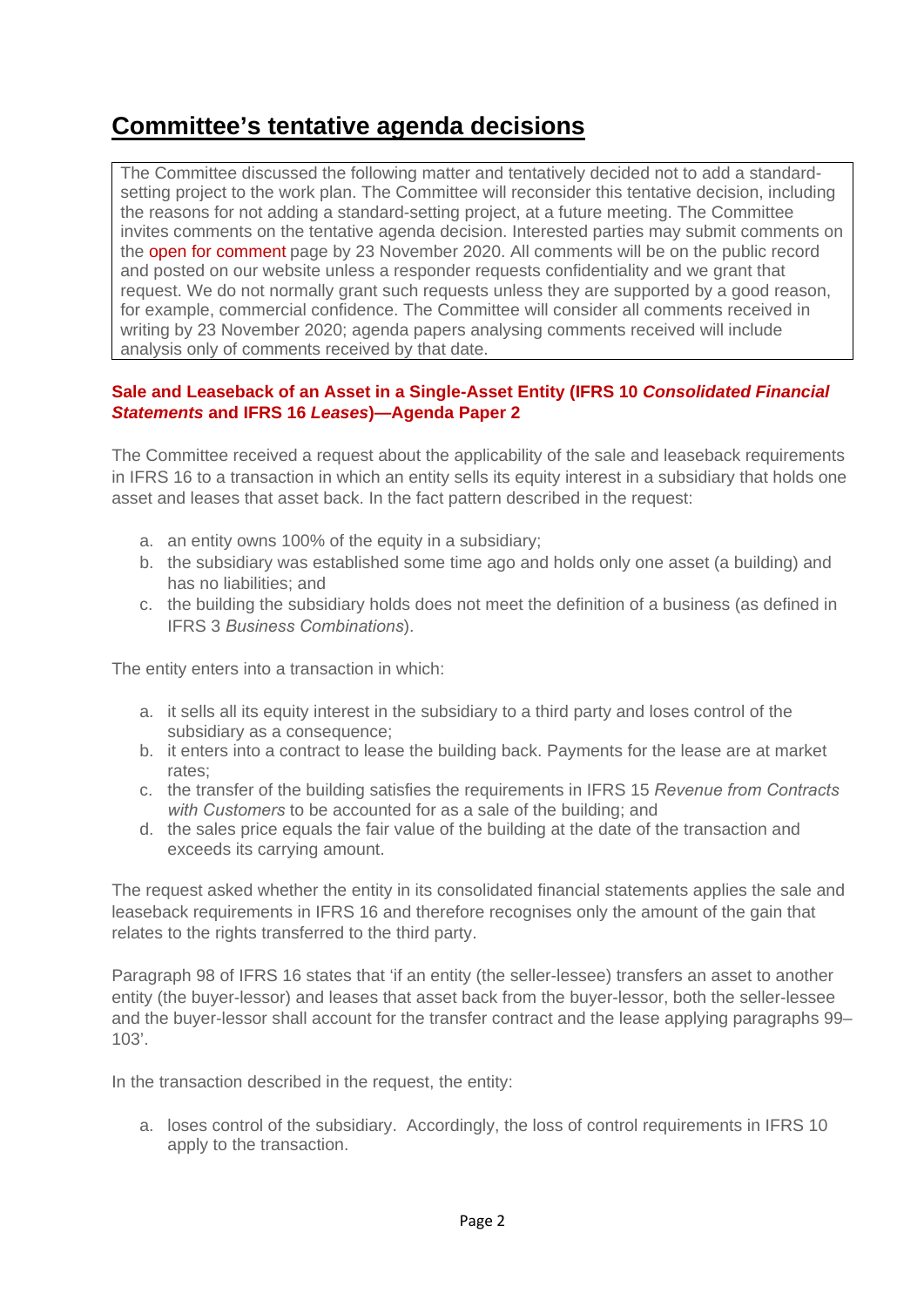b. transfers the building to the third party (through the sale of its equity interest in the subsidiary) and leases the building back. The transaction is therefore a sale and leaseback transaction as described in paragraph 98 of IFRS 16, to which the sale and leaseback requirements in IFRS 16 apply.

The Committee therefore concluded that, in the transaction described in the request,:

- a. the entity applies paragraphs 25 and B97-B99 of IFRS 10 to account for the loss of control of the subsidiary—in particular, paragraph B98 of IFRS 10 requires the entity to derecognise the building held by the subsidiary and recognise the fair value of the consideration received; and
- b. the transfer of the building satisfies the requirements in IFRS 15 to be accounted for as a sale of the building (paragraph 99 of IFRS 16)—the entity therefore applies paragraph 100(a) of IFRS 16. The Committee observed that:
	- i. applying the requirements in IFRS 15 for determining whether a performance obligation is satisfied—as required by paragraph 99 of IFRS 16—does not result in the transaction being included within the scope of IFRS 15.
	- ii. applying paragraph 100(a) of IFRS 16, the entity (a) measures the right-of-use asset arising from the leaseback at the proportion of the previous carrying amount of the building that relates to the right of use it retains; and (b) recognises only the amount of any gain that relates to the rights transferred to the third party. The entity also recognises a liability at the date of the transaction, the initial measurement of which is a consequence of how the right-of-use asset is measured—and the gain on the sale and leaseback transaction determined— applying paragraph 100(a).

Consequently, the gain the entity recognises on the transaction reflects the requirements in paragraph 100(a) of IFRS 16.

#### *Illustrative example*

*Entity P owns 100% of the equity in Entity S (a subsidiary). Entity S holds only one asset— a building. The building has a fair value of CU800 and a carrying amount of CU500 at the date of the transaction. The net assets of Entity S are also CU500 (ie Entity S has no liabilities) at that date. Entity P enters into a transaction in which:* 

- *a. it sells all its equity interest in Entity S to a third party for cash of CU800, losing control of Entity S.*
- *b. it leases the building back. All payments for the lease are fixed and at market rates. The present value of the lease payments at the commencement date is CU600.*
- *c. the transfer of the building satisfies the requirements in IFRS 15 to be accounted for as a sale of the building.*

*Applying paragraph B98 of IFRS 10, Entity P in its consolidated financial statements derecognises the building held by Entity S and recognises the fair value of the consideration received.*